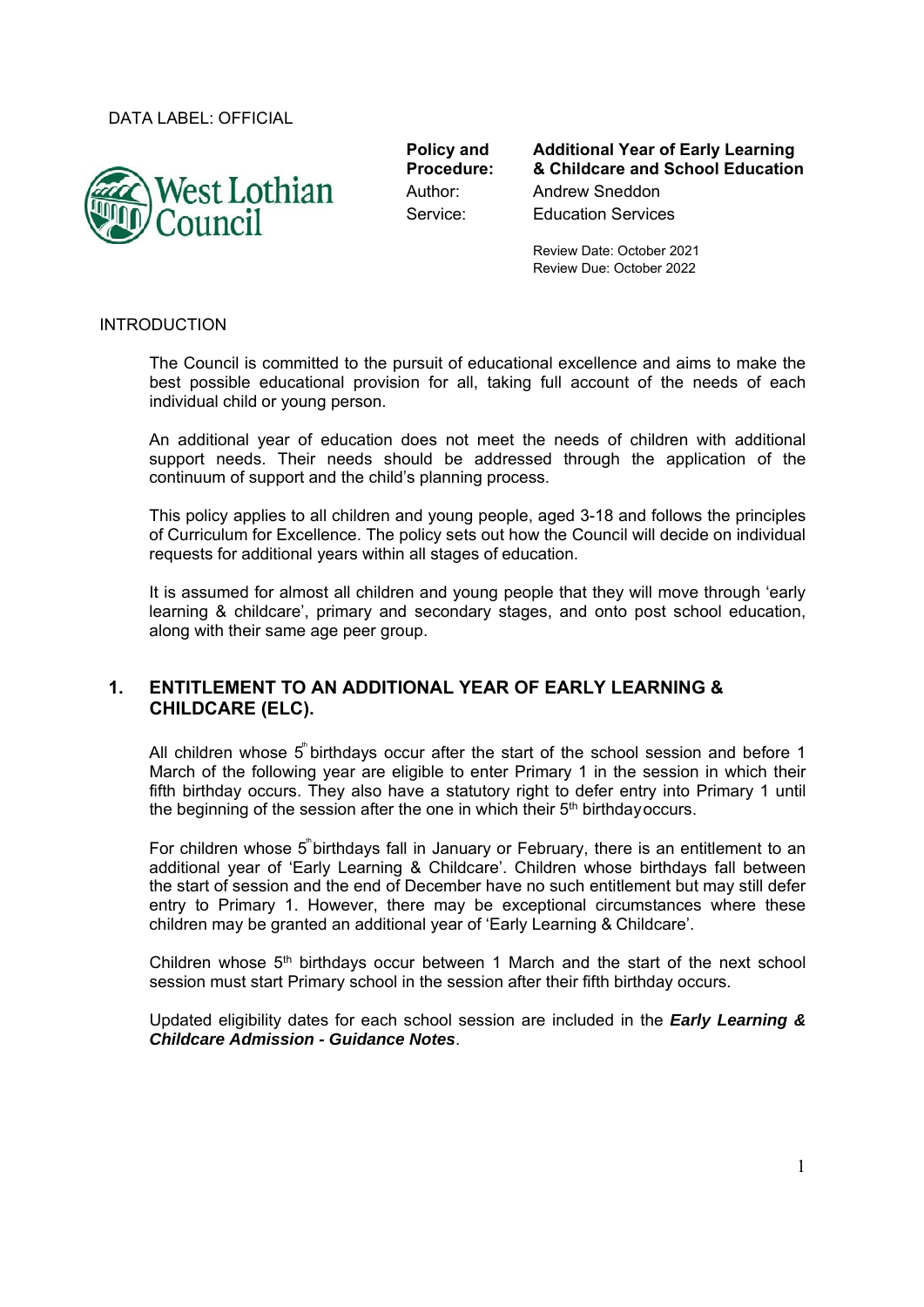

# **2. APPLICATION PROCEDURE FOR AN ADDITIONAL 'EARLY LEARNING & CHILDCARE' YEAR**

### **2.1 Applying for an Additional Year of 'Early Learning & Childcare' - January and February Birthdays**

Children whose birthdays are in January and February are entitled to an additional year of 'Early Learning & Childcare', including funded 'Early Learning & Childcare' at partner providers (playgroup or private nursery). If they are already attending or a receiving funding to attend a setting, then this will be granted automatically when applied for. Applications must be received by the end of February. Applications received after this date will be considered, but places may not be available if they have been granted to other applicants.

Parents/carers who are considering deferring their child's place at primary school should ask for advice from staff in their child's establishment before making a decision. Parents/carers should complete the **Application for an Additional Year of 'Early Learning & Childcare'** form.

#### **2.2 Applying for an Additional Year of 'Early Learning & Childcare' - September to December Birthdays.**

Children born between the first day of term in August and 31 December have no automatic right to an additional year of 'Early Learning & Childcare'. Parents/carers who are considering deferring their child's place at primary school should ask for advice from staff in their child's establishment before making a decision. Parents/carers should complete the **Application for an Additional Year of 'Early Learning & Childcare'** form. Parents/carers should also make an application for admission to Primary School.

Applications must be received by the end of February, and decisions will be made in March. Applications received after the end of February will be considered by a second meeting of the School Placement Panel in June, but places may not be available if they have been granted to other applicants. Parents/carers may request that applications refused in March are reconsidered in June if additional information is available.

#### **2.3 Applying for an Additional Year of 'Early Learning & Childcare' at an 'Early Learning & Childcare' Establishment Run by Another Council**

Parents/carers can apply for their child to go to an 'Early Learning & Childcare' establishment that is not in West Lothian.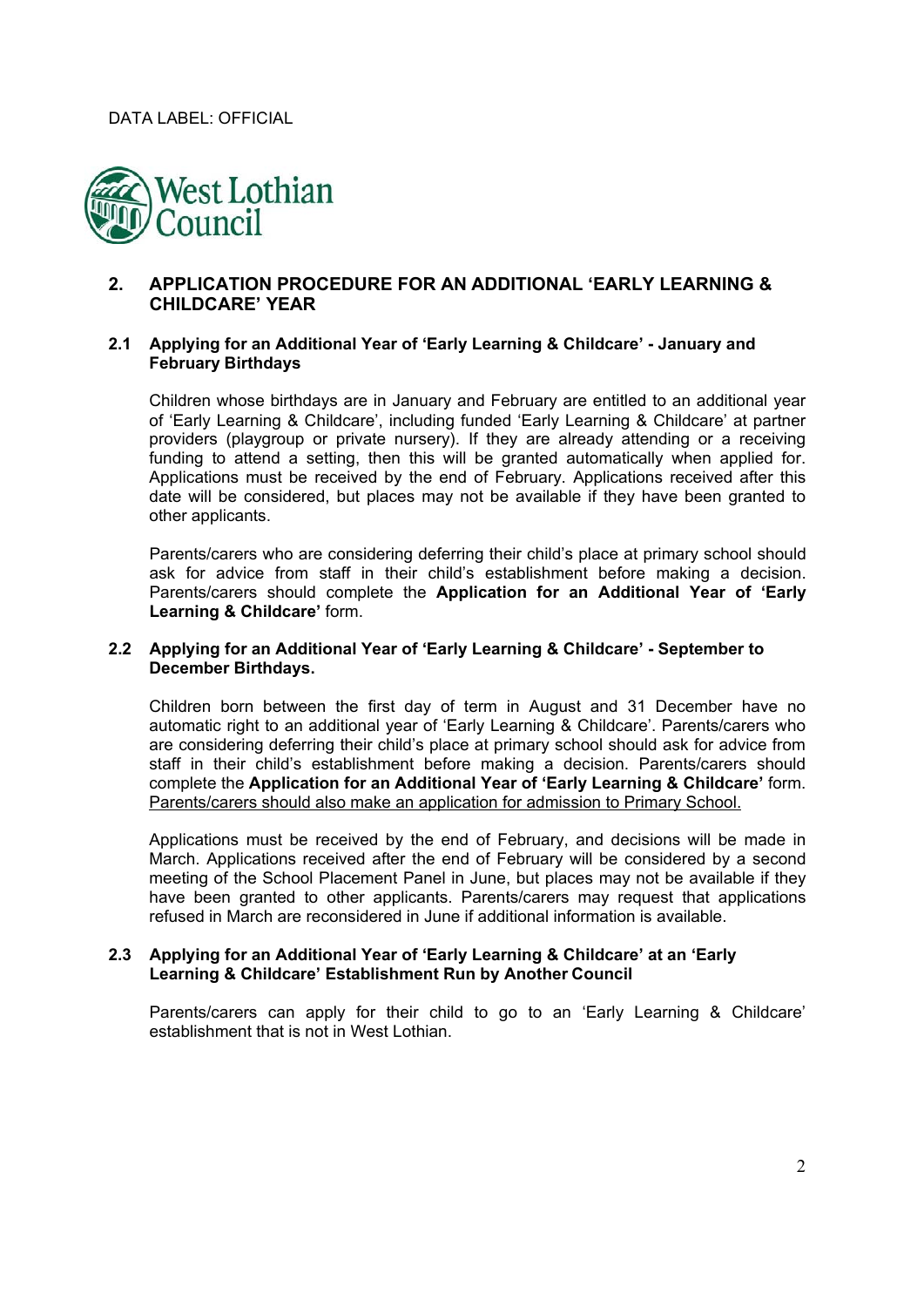

Parents/carers of children with a January or February birthday should apply to the Council that **runs** the 'Early Learning & Childcare' establishment. That Council will then determine whether to grant the place or not. If a place is granted parents/carers should inform Pupil Placement that a Primary 1 place in a West Lothian primary school will not be required for another year.

Parents/carers of children born between the first day of term in August and 31 December must apply to the council that runs or has a contract with the 'Early Learning & Childcare' establishment. The other Council will determine a) whether the request's circumstances are sufficient to warrant an additional year of ELC provision, b) if a place is available, and will inform parents/carers of the time-scale for making decisions.

### **3. DECISION MAKING PROCEDURE**

The 'Early Learning & Childcare' establishment will provide evidence and a recommendation in relation to the application. The 'Early Learning & Childcare' establishment will forward this to Pupil Placement by **6 March** each year.

Each application will be considered by the School Placement Panel. The School Placement Panel will consider whether progression to primary would be detrimental to the child's educational development or whether an additional year of 'Early Learning & Childcare' would be detrimental to the child's educational development. The panel will also consider the particular circumstances of the case.

If an additional year of 'Early Learning & Childcare' is granted, a place will be offered within the Council's 'Early Learning & Childcare' provision and will be financed by the Council. Once such a place is granted and written confirmation of acceptance by the parent is received, the Primary 1 place, if previously allocated, will be withdrawn.

If an additional year of 'Early Learning & Childcare' is not granted, the Council will neither fund nor accommodate a further year of 'Early Learning & Childcare'.

If a parent/carer who initially requested and was granted an additional 'Early Learning & Childcare' year chooses not to take that offer, but wishes to obtain a Primary 1 place instead, their decision must be confirmed in writing. Parents/carers should note that the availability of Primary 1 will be very limited, as, depending on the time of year, places may already have been allocated.

There is no right of appeal if the Council does not grant an additional year of 'Early Learning & Childcare'.